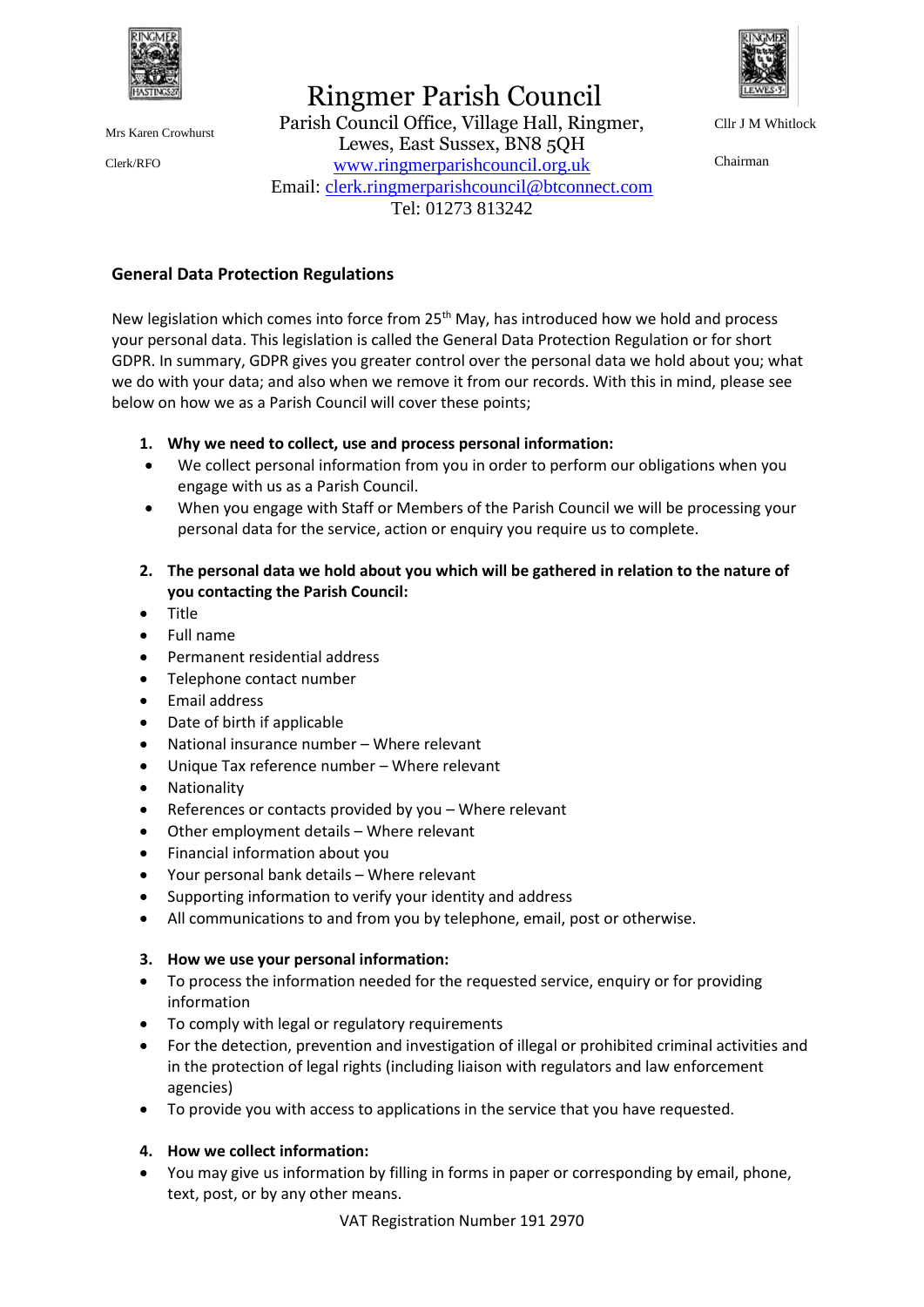- **5. Disclosure of your information:** We may share your personal data (including storage or transfer of data) with:
- Any third party in order to meet our statutory, legal and regulatory obligations in relation to the service you engage us in, including statutory or regulatory bodies, law enforcement agencies and any other body in relation to the work undertaken by the Parish Council.
- Our service providers and other groups, organisations, contractors affiliated with us who process information on behalf of the Parish Council in relation to the service you have requested from us.

## **6. Data retention:**

- The information that we gather from you will only be held as long is it is necessary to meet any legal, regulatory or fraud prevention requirements and for our lawful business processing. We regularly review our records to ensure that we only retain your personal information as long as is necessary for purposes set out,
- Where we no longer need your personal information, we will dispose of it in a secure manner without further notice to you.

#### **7. Data sharing**

• Ringmer Parish Council only share information with relevant authorities if you are agreeable for us to do this. Agreement can be verbal or confirmation in writing when emails are received.

#### **8. Security and storage of information:**

- The security and storage of your personal information is very important to us.
- The personal information we collect from you is on a secure server protected through a combination of physical and electronic access controls, firewall technology and other security measures. We have put in place measures to guard against unauthorised or unlawful processing and against accidental loss, destruction or damage.
- If you (or an organisation appointed by you) contact us for details about your data, we may ask some questions to establish you (or the organisation) identity and will not disclose any personal data, unless we are satisfied that you (or the organisation) are who you claim to be.
- Although we use market standard security software to protect your personal information, we cannot guarantee the security of your data transmitted by you or an organisation on your behalf to our secure software or services. Any transmission of your personal data is at **your own risk**. Once we have received your information, we will use strict procedures and security features to try to prevent unauthorised access.
- We may from time to time, store hard copies of your information, which are held in a secure and locked environment.
- **9. Your information and your rights:** You have the following rights:
- To be informed how we obtain your name and use your information.
- To ask for a copy of the information we hold about you.
- To have your information rectified.
- To request us to restrict the processing of your personal data.
- To request to have your data erased. (Right to be forgotten).
- To object to the processing of your information.
- To have information you have provided us, returned to you or sent to a company/organisation of your choosing, in a readable form.
- Where the processing of your data is based on your consent, the right at any time to withdraw that consent.
- If you withdraw your consent, we may not be able to provide you access to all or parts of data included with our services.
- To lodge a complaint with the Information Commissioners Office (ICO), the supervisory authority responsible for data protection matters.